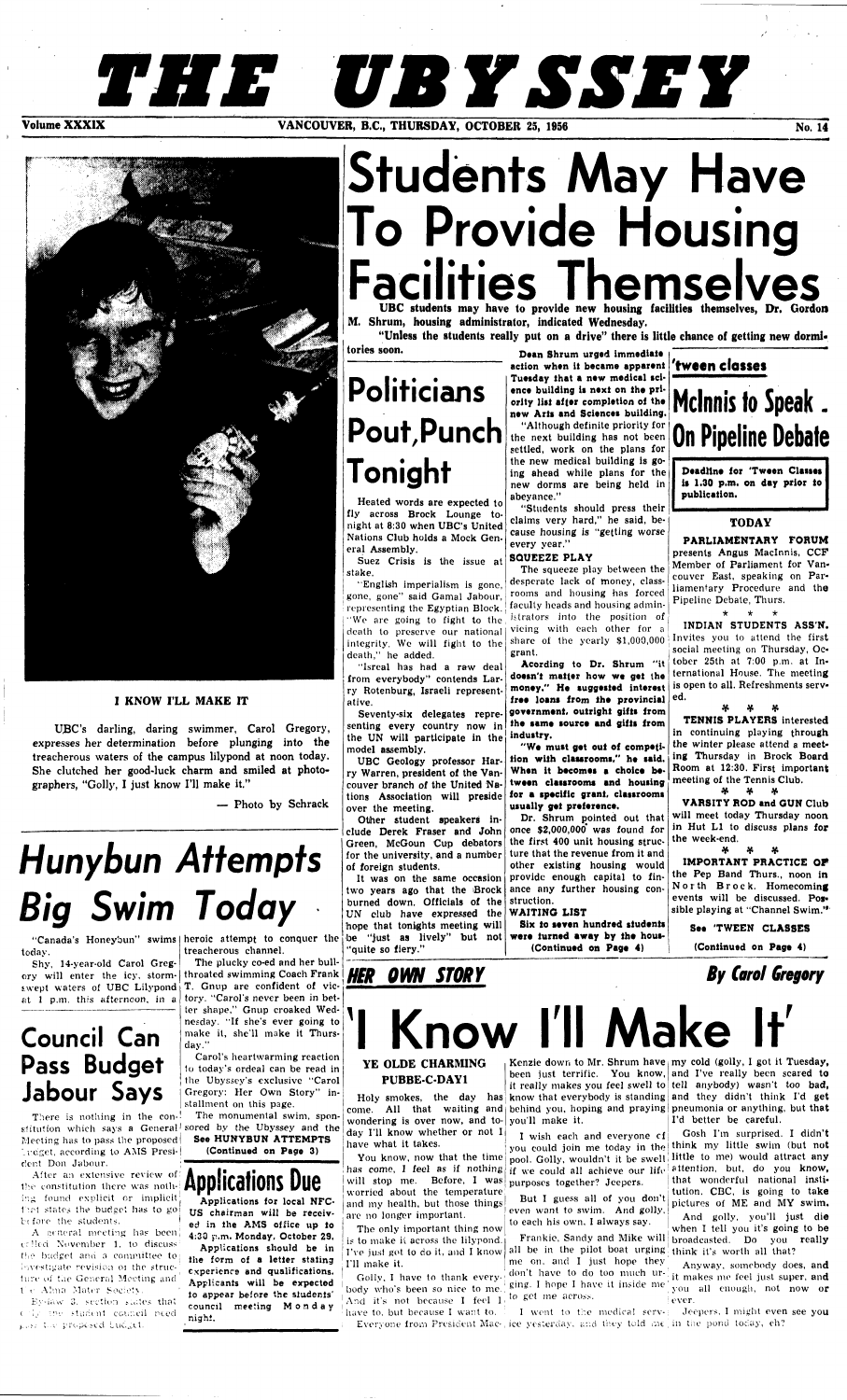**THE UBYSSEY**<br>Thursday, October 25, 1956 **2 How Much Can We Stand?** 

## *THE UBYSSEY*

**Authorized as second class mall, Post Office Department, Ottawa.** 

### **MEMBER CANADIAN UNIVERSITY PRESS**

| EDITOR-IN-CHIEF  SANDY ROSS                                                               |                                |
|-------------------------------------------------------------------------------------------|--------------------------------|
| Managing EditorPat Russell City EditorJerry Brown                                         |                                |
| Business Manager. . Harry Yuill<br>CUP EditorCarol Gregory Feature Editor, R. Kent-Barber | Sports Editor, Dwayne Erickson |
|                                                                                           |                                |
| SENIOR EDITOR THIS ISSUESYLVIA SHORTHOUSE                                                 |                                |

**Student subscriptions \$1.20 per year (Included ln AMS fees). Mail subscriptions \$2.00 per year. Single copies five cents. Published In Vancouver throughout the University year by the Student Publications Board of tho Alma Mater Society, University of British Columbia. Editorial opinions expressed herein** are **those of the editorial staff of the Ubyssey, and not necessarily those of**  the **Alma Mater Society or the University. Letters to the Editor should not be more than 150 words. The Ubyssey reserves the right to cut letters, and cannot guarantee publication of all letters received.** 

**Reporters and Desk: Marilyn Smith, Art Jackson, John Matters, Peggy Ebbs-Conavan. Carol Gregory, Betsy Blethen and Dwayne Erickson.** 

## Please, Please

**Before we begin citing facts and figures on the needs of this university we will continue to point out the acuteness of the general situation here at UBC. We follow this policy for two reasons. First, because we are checking our facts to be sure they are accurate before we present them to the student body. Secondly, because we hope the gentlemen in Victoria will shake themselves out of their lethargy and vote a sizeable grant to the University's Board of Governor's before drastic student action becomes necessary. We believe, perhaps idealistically, that a government should lead its electorate, not be pushed by it. We still have hopes that the government's apparent blindness to UBC's requirements i.s only temporary.** 

# **Radiation Level Mounts:**  Let's Stop A-Tests Now

**Ordinarily, we are immediately suspicious of the word "temporary." It's such a vague and meaningless word. For example, we have over one hundred "temporary" buildings on our campus that have been "temoprary" for at least ten years. All our male students are housed in '^temporary" huts that are drafty, damp, noisy, unsanitary, and a constant fire** hazard. Most of our women students live **under the same**  conditions. **The** huts we use as "temporary" classrooms **are "temporarily"** overcrowded. **Even** the new building housing

**the** Faculty of Education is a "temporary" one. This is false economy and duplication of effort of **the** worst kind.

Unfortunately, these complaints are only the beginning. **If** this university is to maintain its high academic rating, it must increase its departments, staff, and facilities to keep pace with the increasing demands of our social and economic society. It also needs a greatly increased capital grant for the facilities necessary for a complete program. We hope, for example, that the next Cabinet Minister who visits the campus takes due notice of the visual, acoustical, and functional monstrosity we must call an "Auditorium." We hope Mr. Eric Martin, when he visited the campus recently, was invited to our cafeteria. We doubt that he was, though, because he's probably seen brighter, cheerier, more efficient dispensaries of food in Oakalla and the Boy's Industrial School.

The problems universities throughout the continent are now facing are a direct result of the long-followed policy of priming the economic pump with one handle, while the other hand neglects' the educational and technological demands placed upon universities because the pump-priming itself has created new jobs and new skills. The present government could earn itself a reputation as an enlightened one if it faces the problem squarely and grants **UBC** a large sum for capital expenditure.

## **THE NEW REPUBLIC**

**"Fragments of bomb debris from the Pacific tests are now turning up in the bones of people all over the world," writes Dr. Ralph Lapp, atomic physicist, In the October issue of the Bulletin of Atomic Scientists. He asserts that the world is 40 times nearer disastrous atmospheric poisoning than the Atomic Energy Commission admits in its latest report to the Congress.** 

**Dr. Lapp is not here referring to the genetic effects of radiation on unborn generations, but to the effects of Strontium-90, which can cause bone cancer in persons now living.** 

#### **STRONTIUM**

**Strontium-90, or Sr90 in physicist's shorthand, is one of the most plentiful elements in the fireball of a fission bomb burst. Because of its initial gaseous state, it is carried into the stratosphere as high as 100,000 feet. It then circles the globe 5-10 years, falling out at the rate of 10-20 percent** a year. **It is flushed to** earth by rain **and**  snow, deposited on pastures, eaten by dairy cows, passed to people through milk, and comes to rest in human bones.

Using British data **it** is now **possible. Dr. Lapp** writes, to **establish the Maximum Permissible Concentration of Sr90 for the human race and to figure how many bomb bursts will take us beyond the threshold of safety. Bombs totalling 260 megatons (a megaton equals a million tons of TNT)** 

**would precipitate this critical stage. So far the Americans and Russians have exploded 40 megatons, or 15 percent of the limit. And the testing rate is rising, with British tests commencing next spring. Air force officers now regard 20 megatons as a "normal bomb" and have discussed testing a 50 megaton explosive. Only 13 of the "normal" bombs or five of the largest bombs would push the world to the brink.** 

#### **MAXIMUM RISK**

**The above maximum risk is calculated for peacetime, having in mind fhat children are far more susceptible than adults to bone cancer. But in wartime, wheri the calculated risks must be higher, Dr. Lapp estimates the government would set a maximum safety level 50-times higher than in peace, thus accepting the certainty that millions of noncombatants would contract bone cancer.** 

**These facts cannot be unknown to the AEC. But the AEC philosophy is so keyed to continued testing that Dr.**  Gordon Dunning, health phy**sicist in the AEC headquarters, stated in a recent report to Congress:** 

**"Since continuation of our nuclear testing program is mandatory to the defense of the country, the problem then becomes one of defining these risks and evaluating them in the light of what is best for the peoples of the free world."** 

## **Come And (Set It**  *By Tony Gombrffl*  **Why Not A Campus Pub?**

**In plain English this means that the AEC will decide what is best for the human race.** 

## **RADIATION**

**Dr. Gioacchini Failla, a top radiation advisor to the AEC, was even more frank when he told LIFE magazine: "The question of how many H-bombs can be safely exploded is irrelevant. To remain free we must develop powerful nuclear bombs. We must continue the testing program." We are not told how long we can do so without liberating more radioactive material than the human race can endure.** 

## **EISENHOWER**

**Yet in the face of all this President Eisenhower declares that continued testing of large scale nuclear weapons is not a proper subject for debate. He has rebuked Adlai Stevenson for even raising the question, and in his statement in reply completely ignores the health hazard involed in testing.** 

**Discussion of the matter, Eisenhower says, "can lead only to confusion at home," revealing his ignorance of the part such temporary "confusion" customarily plays in the working of the democratic process.** 

**The only hope for an early end to this strontium recklessness lies in the sort of bold US leadership Adlai Stevenson has proposed: cessation of tests as a first step to putting the malevolent genie back in its bottle.** 

**ing two-hour lab in Creature**  hood that always prevails in lent delight. With more victo-**Convenience Construction — (bird bath** building), — your **latest girl friend** has thrown you **over in favour** of **Kierke**you over in juvour of **isiene** gaard (who you assume to be President of the Slavonic Circle) and the bottom has just fallen out of the asparagus futures on the stock market,<br>which means that your old man can't afford to buy you a '56 **Jag** this month. What, in conclusion, would be more satisfying than to be. able to walk a mere fifty steps across campus to the varsity pub? Sitting philosophically over a few beer (the beginning and the end of all things in some estimations) the problems of your life become matters for laughter, or even hysteria. Just consider how stimulating the lectures would be if student and professor were able to quaff genially prior to the eleven-thirty class on "Intravenous Feeding?" Or the gusto with which the AMS Elections would be held after the audience had partaken of a couple all round?

**You've just finished a gruel-**mosphere and spirit of brother-heroes that give Mr. Gnup vioa pub could be the inspiration

### **SPIRIT**

If spirit is lacking on the **UBC** campus, the carefree atfor greater things. Imagine, even Engineers sitting in reverent respect while Alade Akesode directs the **ASUS.** 

Need I go on? (No, not you Fotheringham, sit down). Well, just look at the advantages. No parking problems, road blocks can be set up with ease, and what is more the RCMP would be able to catch more minors in one pub than anywhere else in British Columbia.

#### **ATTRACTION**

And what a tourist attraction. Beside the campus pub, the Polynesian Room would have as much atmosphere as the Aggie Ball without liquor. From all across North America and Europe, in fact from all over the world students would flock to UBC for an education on the friendliest, most well-equipped campus in Canada.

What is more, here is the answer to our American football problem. With the fantastic revenue that such a campus institution would bring in, the AMS could offer lucrative scholarships to those grotesque ries in the football season so

campus athletic enthusiasm would increase.

## **PROFITS**

Of course the profits could be plowed back into the business until **UBC** boasted a pub (commonly known as a beer parlour', a cocktail bar, resturant, cabaret and even, after further consideration of course, a couple of bowling alleys.

### **"I AM SO HAPPY** . . .

So now I take you to the "Thunderbird" (a good UBC name, according to tradition). As we enter the building constructed on the site of the old Fraser River project—we see two anthropology professors chuckling over two large glasses of tomato juice. In the far corner, beneath a totem pole designed from the profiles ot the Students Council of 1933, the Civil Liberties Union is meeting. From the annex ninety-five yards down the room the strains of  $-$  "I am so happy that I am  $\ldots$  " come roaring through the air.

"Waiter, twenty-four here." The two of us sit down for a quiet evening.

"What'll we discuss tonight, Myron? Getting a job?"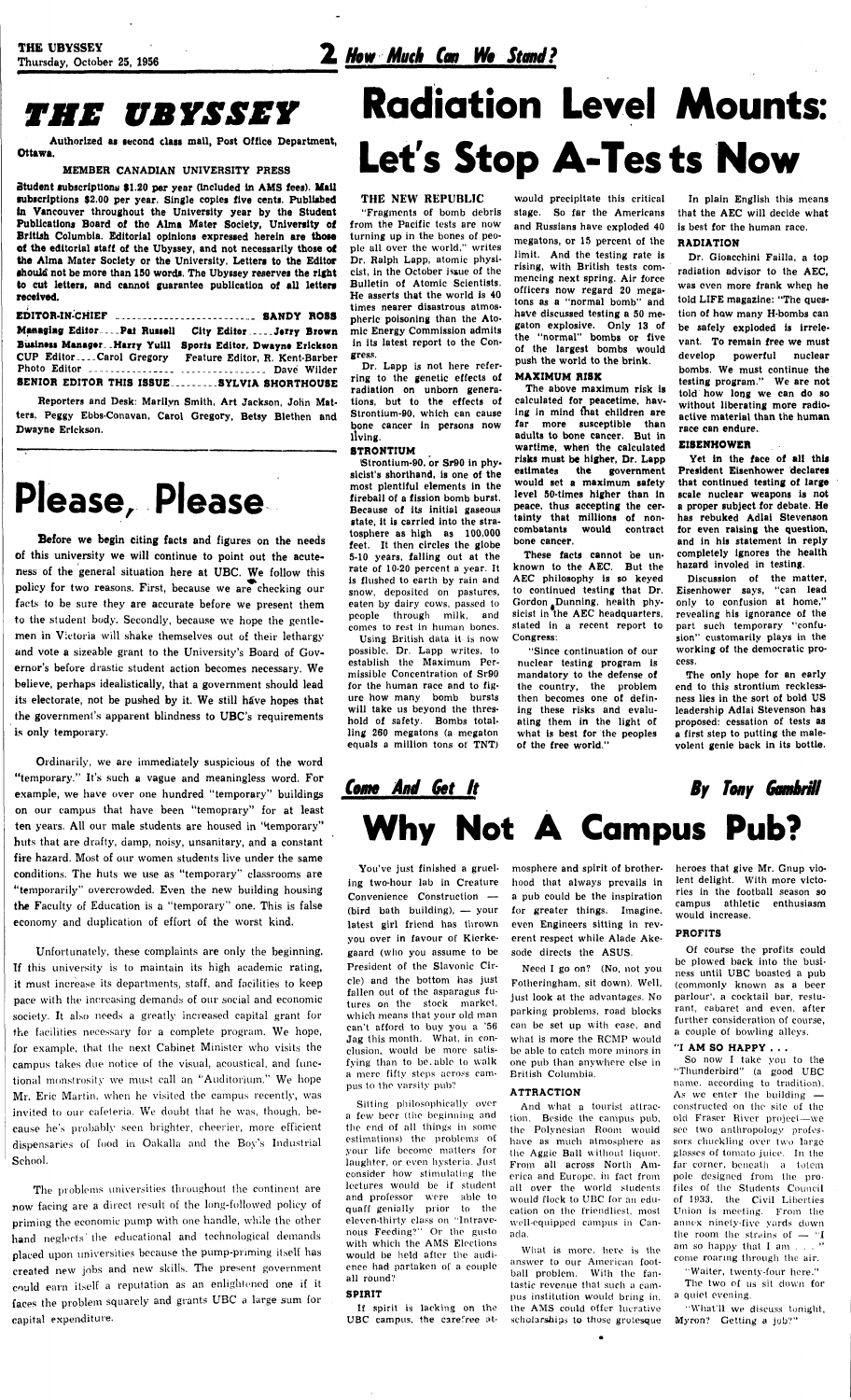# **Classes Off For Congregation**



All afternoon classes will be cancelled Friday for the annual Fall Congregation.

Degrees will be awarded to students who completed their credit at UBC's summer session this year and honorary LLD's will be conferred on outstanding citizens of Canada and other Commonwealth countries,

The convocation address will be given by Dr. Stephen Roberts, president of the University of Australia.

Honorary LLD's will also be awarded to Dr. Sydney Smith,



President of the University of Toronto: A. W. MacAdam, Agent-General for British Columbia, in London; Reverend Fr. Henry Carr, principal of St. Mark's College; Sir Hugh Linstead, president of the British Pharmaceutical committee and Angus MacGinnis, MP for Vancouver-Kingsway.

LOST-One pair men's brown  $\left|$  horn-rimmed glasses, without case. Reward. CH. 1214.

Lost—Silver locket on Tues., )ct. 23. Phone AL 0596-L. 2912 Discovery.

To be presided over by President N. A. M. MacKenzie, the Fall Congregation is an annual event. Most of UBC's faculty members will also be present at the event.



Essays, etc. typed neatly and ccurately at 4574 W. 14th. teasonable rates. Phone ALma 527 R

Lost — Small plaid change urse containing \$12 and key ing with 5 keys. Phone J. Hayvard, AL. 0019.

**STEPHEN H. ROBERTS** 

# Homecoming Parade Gets Council Okay

For Sale—1942 Dodee Coach beater, runs o.k., \$50. Phone D. stone, TA 3433, afternoons.

For Sale-1941 Ford Sedan, ),000 miles. Excellent condiion. Phone AL 1786-R or WI.<br>1789.

For Sale—500 cc '51 Sunbeam, fxcellcnt condition. Must sell, 295. Phone John Low, even**ngs**, ALma 0050.

## **Hunybun Attempts . . . (Continued from Page 1)**

## **CLASSIFIED**

• Copy typing for students. Reasonable prices. Phone CH. 1428.

For Sale-1954 Austin Healey sports car. Phone ALma 2640-M after 6 p.m. 3611 W. 18th Avenue.

## **NOTICES**

Expert Typing — Theses, Reports, Essays, etc. Mrs. P. Down**ling,** 3175 E. 20th, phone DE. **13573-L.** 

Typing and mimeographing— Apex Typing Service. Mrs. F.<br>M. Gow. Moderate rates. Ac. Moderate rates. Accurate work. 4456 West 10th Avenue. Phone AL. 3682.

Tom Tothill Billiards, at Dunpar and Broadway. The finest )f equipment.

Lost — Brown brief case at Brock Hall, Tuesday, between .30 and 1.30.'Phone ALma

2-R, J. Singer.

#### **FOR SALE**

For Sale—House trailer, fac- )ry built, 19 ft., insulated, sink, mgetle. Duotherm oil heat, lrnishecl, in good condition.  $\ln$ ly \$850 or will rent or swap >r good ear. Phono AL 0135 fter 4.30 p.m.

Would boy in '5fi dark green mtiac or Chevrolet, who hit ?d and white Plvmouth on Main (all, Saturday at 11.30 a.m. oily witnesses, please call KE. *198-Y.* 

Lost — Waterman's black and ild cartridge-filled pen in the •inity of Hut 31. Friday. Phn. )hn Low, evenings. AL 0050.

Pep Club to sponsor UBC's the impending event, comment-Home-coming weekend Novem- ed: "She may drown in the atber 3, will be **a** halycon spec-tempt, but by God, she'll make tator event, Pep Club Manager it." Mike Jeffery promised.

day afternoon gave the green light to U.B.C. to proceed with plans for next month's Homecoming parade.

Board of Administration held the issue in abeyance for some time in spite of appeals from representatives of the Homecoming committee to approve the affair.

Kathy Archibald and Graham Mosely met with the Board Tuesday afternoon.

> Washington College is schedul- Ross, flushed and excited over Ubyssey Editor-in-Chief Sandy

Miss Archibald and Mosely assured the officials that the students would be well behaved, that no drinking would take place on the floats and that no student would ride back to the campus on floats following the parade.

#### **CAUTION**

Above all, the coroner's recommendations made at an inquest into a fatality which occurred last year, will be carried out.

Lost - Brown leather drawring purse near HM Huts on resday. Contact Gwenda, AL. »32-R

Vancouver city council Tues-Gym foyer at 9 p.m. sponsored by the Women's Undergraduate Society. Proceeds will go to the Development Fund.

> Hrs. 9 a.m. - 5 p.m. Sat. 9 a.m. to Noon

Ralph R. Brown, parade mar-**DANCE** shall, will be charged with carrying out the details of the homecoming ceremonies. Council has advised that police will be tougher this year in order to prevent a recurrence of last year's fatality. Clubs, faculties, fraternities, sororities, the Armed Services and all organizations interested in entering floats are asked to attend a meeting in Arts 104 on Friday at 12:30. **PROGRAM** 

Homecoming 1956 will start Friday, Nov. 2 at 7:30 p.m. with a basketball game in Memorial Gym between the Thunderbirds and U.B.C. Alumni. This will be followed by a dance in the

Saturday at 7:45 a competition for the D. Hamilton Memorial Trophy starts at the University Golf Course. A swim meet between U.B.C. and five Vancouver clubs starts at 11:00 at Empire Pool. The Alumni Association will hold a Homecoming Luncheon in the Brock on Saturday at noon. All members of the Faculty, Alumni and Senior Class are urged to attend even though they may not have received a personal invitation.

The Great Trekker Award will be presented in the stadium Saturday afternoon at 1:45. A football game between the pany, 1057 West Georgia. Thunderbirds and Central ed *to* follow the presentation. Parade of Homecoming Queen Candidates will take place at half-time.  *W,^"WW"''%* 

The Homecoming Ball will be the climax of the 1956 Homecoming events. It will be held

in the Armouries and is scheduled to get underway at 9:00 p.m. Saturday. Honored patron will be the Honourable Frank M. Ross, Lt. Governor of British Columbia.

Music will be supplied by the Ken Hole Orchestra with Eleanor Collins as feature vocalist. At 11:45 that evening the Homecoming Queen will be crowned. The crowning will be followed by entertainment featuring the Four Knights from the Cave. Admission price is \$3.50 per couple with tickets bv advance sale only.

The UBC Pep Band will be on hand to enliven the occasion. Swimming coach Frank Gnup will urge Carol to greater efforts from the vantage point of a sumptiously appointed rowboat. CBUT television cameramen and photographers from all three downtown newspapers will be on hand.

Spectators by the thousand are expected to gather in front of the L; brary to witness Carol's heroic attempt.

Dominion Weather Bureau officials predict a chill, raw day for the all-important swim. But tide conditions could not be better.

The pond will be specially heated by courtesy of the L. T. Brown Steam Cleaning Com-

> **Double Breasted Tuxedos**  Converted into New **SINGLE BREASTED MODELS**  New Silk Facing



**UNITED TAILORS 549 Granville When** you've exciting things to do

Immediate Appointment

**Vancouver Block** 

**MA. 0928 MA. 2948** 

LOOX FOR THE

**NAME** 

...wear your



*Owned and Operated by*